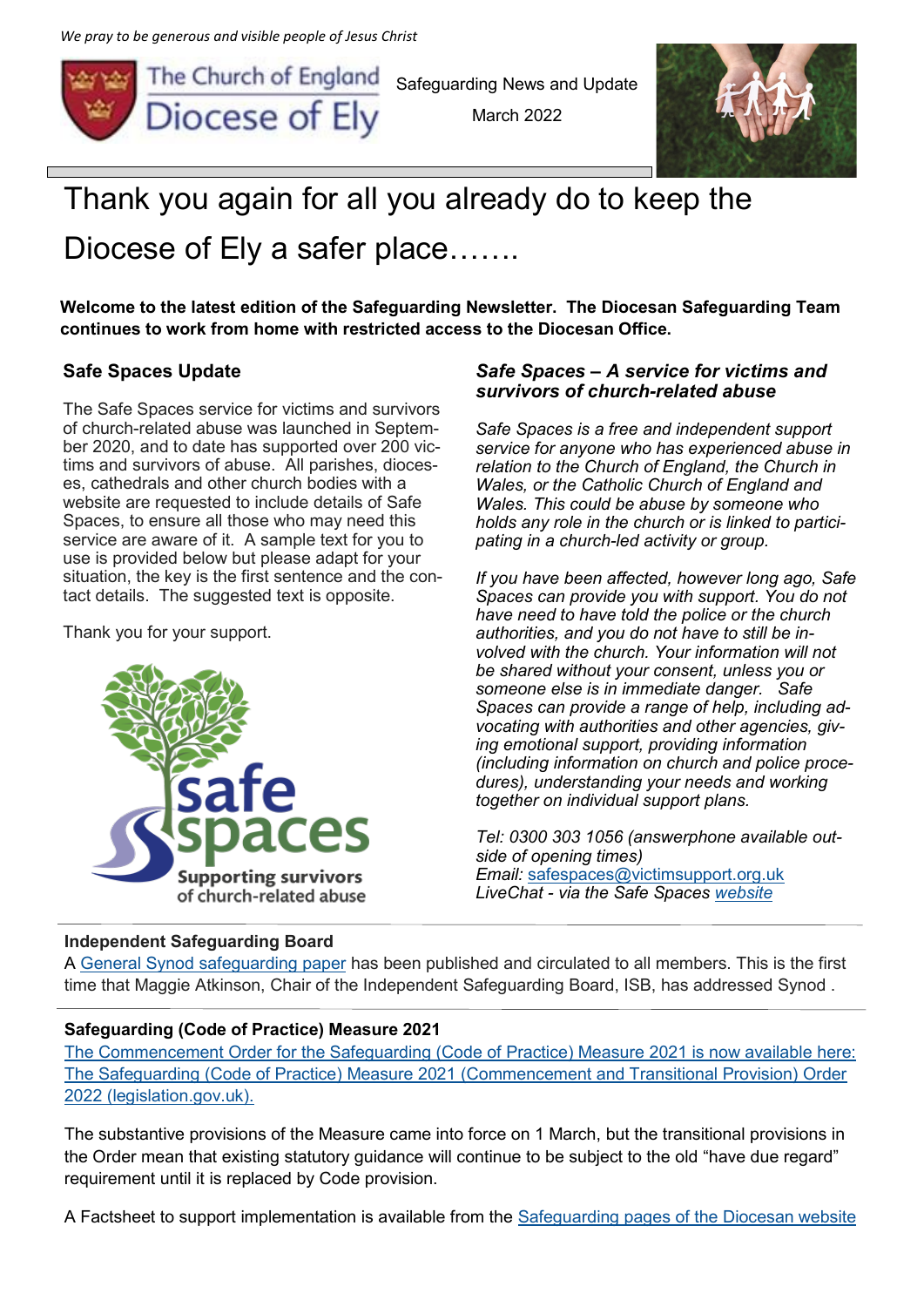#### **Learning and Development Update**

The National Safeguarding Team for the Church of England has advised there are some Church Officers and particularly PCC members who are refusing to engage in required safeguarding learning. They have provided the information below:

Ensuring that Safeguarding Learning is up to date helps embed a culture where people feel safe and abuse can be spotted and dealt with in an appropriate and timely fashion. People should be encouraged to engage with the required safeguarding learning for their roles. However, where this encouragement fails it is important to remind people that all current safeguarding policy and practice guidance has been approved by the House of Bishops and must, where relevant, be followed by all Church Bodies\* and Church Officers\*\*.

Please note under section 5 of the Safeguarding and Clergy Discipline Measure 2016\*\*\* all authorised clergy, bishops, archdeacons, licensed readers and lay workers, churchwardens and PCCs must have 'due regard' to safeguarding guidance issued by the House of Bishops (this will include both policy and practice guidance). A duty to have 'due regard' to guidance means that the person under the duty is not free to disregard it but is required to follow it unless there are cogent reasons for not doing so. ('Cogent' for this purpose means clear, logical and convincing.)

#### *What is meant by 'cogent reasons'?*

'Cogent reasons' are reasons that are clear, logical and convincing. It will be very rare indeed for there to be cogent reasons for not following House of Bishops guidance on safeguarding. Cogent reasons are likely to arise only where the guidance does not contemplate a particular, unusual situation arising so that it becomes necessary to take a different approach from that set out in the guidance in order to meet the particular circumstances of the case.

#### *When would 'cogent reasons' be applied?*

A person who is required to have due regard to the guidance should not simply take it on him- or her-self to decide that there are cogent reasons for departing from the guidance. Such a decision should be taken – if at all – only after case-specific advice has been obtained from both the diocesan safeguarding adviser and the diocesan registrar.

#### *What are the sanctions for clergy who do not follow 'due regard' guidance?*

A failure by a member of the clergy to comply with the duty to have due regard to House of Bishops safeguarding guidance is misconduct under the Clergy Discipline Measure 2003 ('CDM'). Were proceedings under the CDM to involve an allegation of failing to have due regard to the guidance, the onus would be on the member of clergy concerned to establish that he or she had cogent rea-

sons for not following the guidance. A disciplinary tribunal would be likely to scrutinise the reasons given with great care to test whether they were in fact clear, logical and convincing.

#### *What are the sanctions for readers and lay workers, churchwardens and parochial church councils who do not follow 'due regard' guidance?*

A failure by a reader or lay worker to have due regard to House of Bishops safeguarding guidance would be grounds for the revocation of the reader's or lay worker's licence by the bishop. A failure by a churchwarden or parochial church council to have due regard to House of Bishops safeguarding could result in an investigation being carried out by the Charity Commission and the churchwarden or PCC members being disqualified as charity trustees.

#### *What are the sanctions for volunteers who do not follow guidance relating to safeguarding learning?*

If a volunteer is in a role that requires them to undertake safeguarding learning, they should not be allowed continue in that role if they refuse to complete the required learning.

\*Church Bodies includes PCCs, diocesan bodies, cathedrals, religious communities, theological training institutions and the National Church Institutions. This policy will apply to the whole of the provinces of Canterbury and York (including the Diocese in Europe subject to local variations/ modifications). There is also an expectation that the policy will apply to the Channel Islands and Sodor and Man unless there is specific local legislation in a jurisdiction that would prevent adoption.

\*\*A "Church Officer" is anyone appointed/elected by or on behalf of the Church to a post or role, whether they are ordained or lay, paid or unpaid.

\*\*\*The Safeguarding and Clergy Discipline Measure 2016 applies to the whole of the provinces of Canterbury and York (including the Diocese in Europe subject to local variations/modifications), with the exception of the Channel Islands and Sodor and Man. In order to extend the 2016 Measure to the Channel Islands or Sodor and Man legislation will need to be passed by the relevant island jurisdictions in accordance with section 12 of that Measure.

The Safeguarding Learning and Development Framework sets out the required attendees for each of the safeguarding learning pathways and the Safer Recruitment and People Management Guidance states that Safeguarding learning is mandatory for all posts that fall within the scope of that guidance. It also highlights that learning requirements will vary according to role and responsibility as set out in the Safeguarding Learning and Development Framework.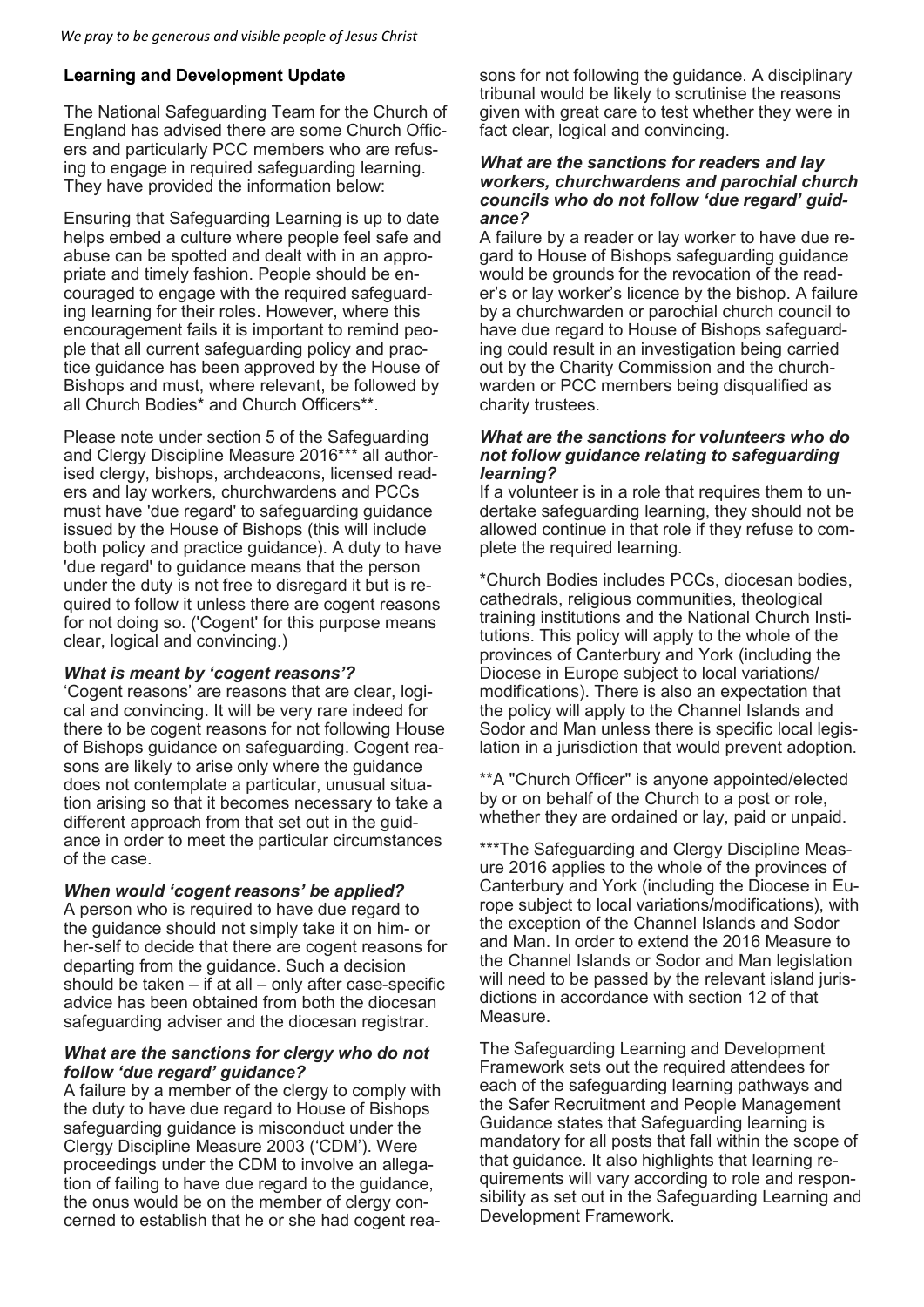# **Clarification regarding the Leadership Pathway and Bell Tower Captains**

The National Safeguarding Team have received a number of enquiries regarding Tower Captains and whether they are required participants for the Leadership Pathway. The key section of the Safeguarding Learning and Development Framework is section 3.3 on p22, under Required Attendees:

*It should also, according to the local context, include such other people who significantly influence the culture of that Church body. These may include, for example, lay ministry staff employed by a PCC or Bishops' Mission Order, locally appointed leaders of new worshipping communities, focal ministers, and Churchwardens\*.* 

*The requirements for attendance for people in local leadership roles will be determined by agreement between the Bishop/Dean and their respective safeguarding adviser. Where there is a determination that someone must undertake this pathway, that person then becomes a required attendee.*

All ringers are required to do Basic Awareness, many will also need to do Foundation depending on local circumstances. For Leadership, a conversation needs to happen between Dioceses and diocesan associations of bell ringers around their level of "culture setting".

Training for bell ringers and Tower Captains may therefore look something like the below:

| <b>Role</b>                                                                                                                                                      | <b>Basic</b><br><b>Awareness</b> | <b>Foundation</b> | Leadership |
|------------------------------------------------------------------------------------------------------------------------------------------------------------------|----------------------------------|-------------------|------------|
| <b>Bell Ringer</b>                                                                                                                                               |                                  |                   |            |
| Tower captains and those teaching children                                                                                                                       |                                  |                   |            |
| Tower captains at prominent towers (including Ca-<br>thedrals, towers with frequent visitors or people<br>learning), District chair / district safeguarding lead |                                  |                   |            |

**The Safeguarding Team accept the suggested guidance above. Please contact the team if you are unsure about your particular situation.**

# **Safeguarding Children, Young People and Vulnerable adults**

This Guidance was approved at the House of Bishops on Monday  $13<sup>th</sup>$  December, is available on the e-[manual.](https://www.churchofengland.org/safeguarding/safeguarding-e-manual) This Guidance goes live on  $4<sup>th</sup>$ July 2022.



**House of Bishops Safer Recruitment and People Management Guidance Safer Recruitment video**



A helpful video can be found on the e-[manual](https://www.churchofengland.org/safeguarding/safeguarding-e-manual/safer-recruitment-and-people-management-guidance) in the section for Safer Recruitment and People Management.

It features a very special appearance by a Parish Safeguarding Officer from Ely Diocese!

#### **DBS checks**

Please remember we now need to carry out ID and current address checks face to face. You will also need to see the original document , presented in scanned version, for DBS checks carried out whilst Covid 19 restrictions were in place.

Please also make sure you are working to the latest ID checking guidance circulated during last summer. A copy can be accessed by clicking [here](https://d3hgrlq6yacptf.cloudfront.net/5f0f7281dadce/content/pages/documents/dbs-id-checking-guidance-august-2021.pdf)